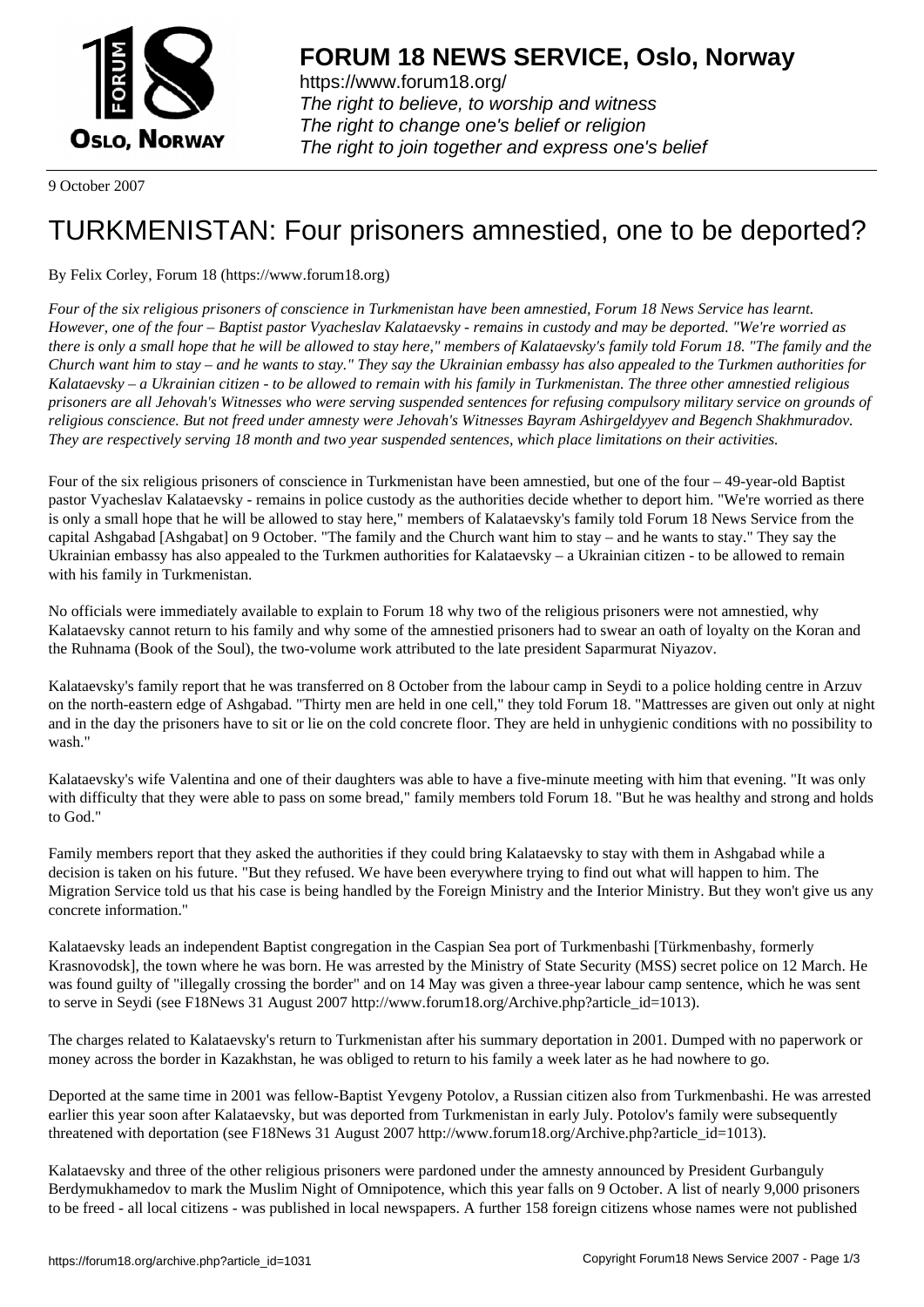As in previous years at least some of the prisoners being freed were required to swear the oath of loyalty to the president on a copy of the Ruhnama and the Koran. "At least some of those being freed were shown on television repenting and swearing an oath on the Ruhnama and the Koran," Farid Tukhbatullin of the exiled Turkmen Initiative for Human Rights told Forum 18. Such an oath would have been unacceptable to all the religious prisoners.

In addition to Kalataevsky, the three other amnestied religious prisoners are all Jehovah's Witnesses who were serving suspended sentences for refusing compulsory military service on grounds of religious conscience. Their names appeared in the government list of amnestied prisoners. Suleiman Udaev was serving a two-year suspended sentence with compulsory labour, Aleksandr Zuyev a suspended two-year sentence and Nuryagdy Gayyrov a suspended one-year sentence.

Not freed under amnesty were Jehovah's Witnesses Bayram Ashirgeldyyev and Begench Shakhmuradov. Shakhmuradov received a two year suspended sentence in September 2007, and Ashirgeldyyev was given an 18 month suspended sentence in July 2007 (see F18News 13 September 2007 http://www.forum18.org/Archive.php?article\_id=1017). Those serving suspended sentences cannot travel outside Ashgabad without special permission and must be back home each evening by 8pm. Shakhmuradov, however, told Forum 18 that in his case the authorities have not specified what restrictions have been imposed on his activities.

All five Jehovah's Witnesses were found guilty under Article 219, Part 1 of the Criminal Code, which punishes refusal to serve in the armed forces with a maximum penalty of two years' imprisonment. Jehovah's Witness young men insist they are ready to do alternative non-military service, but Turkmenistan offers no non-combat alternative to those who cannot serve in the military on grounds of conscience.

Ashirgeldyyev said he had no idea why he and Shakhmuradov were not amnestied while the three other Jehovah's Witnesses were. "We're regarded as criminals, but we're not," he insisted to Forum 18 from Ashgabad on 5 October. "It would have been right if we had been pardoned and would have represented the rule of law. We were sentenced for no valid reason." He said the "lawlessness" of repeated prosecutions of those unable to serve in the armed forces on grounds of religious conscience would continue, despite the amnesty to three of his fellow-Jehovah's Witnesses. "This illegality will carry on until an alternative service law is adopted."

Shakhmuradov too said he did not know why he had not been amnestied. "I don't agree with this, but I won't complain," he told Forum 18 on 5 October. "I have nothing against the authorities. I took my position as a believer and I continue to stick to my convictions." He insisted that it was wrong to imprison those who could not serve in the armed forces because of their religious convictions. He particularly objected that some – like himself – have been sentenced twice for the same "offence".

Ashirgeldyyev complained of continuing government moves against other Jehovah's Witnesses. He cited dismissals from work and the inability of unemployed Jehovah's Witnesses to get work.

The former Chief Mufti, Nasrullah ibn Ibadullah, who was serving a 22-year sentence on charges the authorities repeatedly refused to make public, was among a group of eleven prisoners freed under presidential amnesty in August (see F18News 13 August 2007 http://www.forum18.org/Archive.php?article\_id=1006). After his release he was assigned to work as a specialist in the government's Gengeshi (Council) for Religious Affairs).

Visitors to the Gengeshi soon after his release told Forum 18 that Nasrullah looked weak and appeared to be suffering from swollen ankles. (END)

For a personal commentary by a Protestant within Turkmenistan, on the fiction - despite government claims - of religious freedom in the country, and how religious communities and the international community should respond to this, see http://www.forum18.org/Archive.php?article\_id=728

For more background, see Forum 18's Turkmenistan religious freedom survey at http://www.forum18.org/Archive.php?article\_id=672

A survey of the religious freedom decline in the eastern part of the Organisation for Security and Co-operation in Europe (OSCE) area is at http://www.forum18.org/Archive.php?article\_id=806, and of religious intolerance in Central Asia is at http://www.forum18.org/Archive.php?article\_id=815.

A printer-friendly map of Turkmenistan is available at http://www.nationalgeographic.com/xpeditions/atlas/index.html?Parent=asia&Rootmap=turkme

If you need to contact F18News, please email us at: f18news @ editor.forum18.org

Forum 18